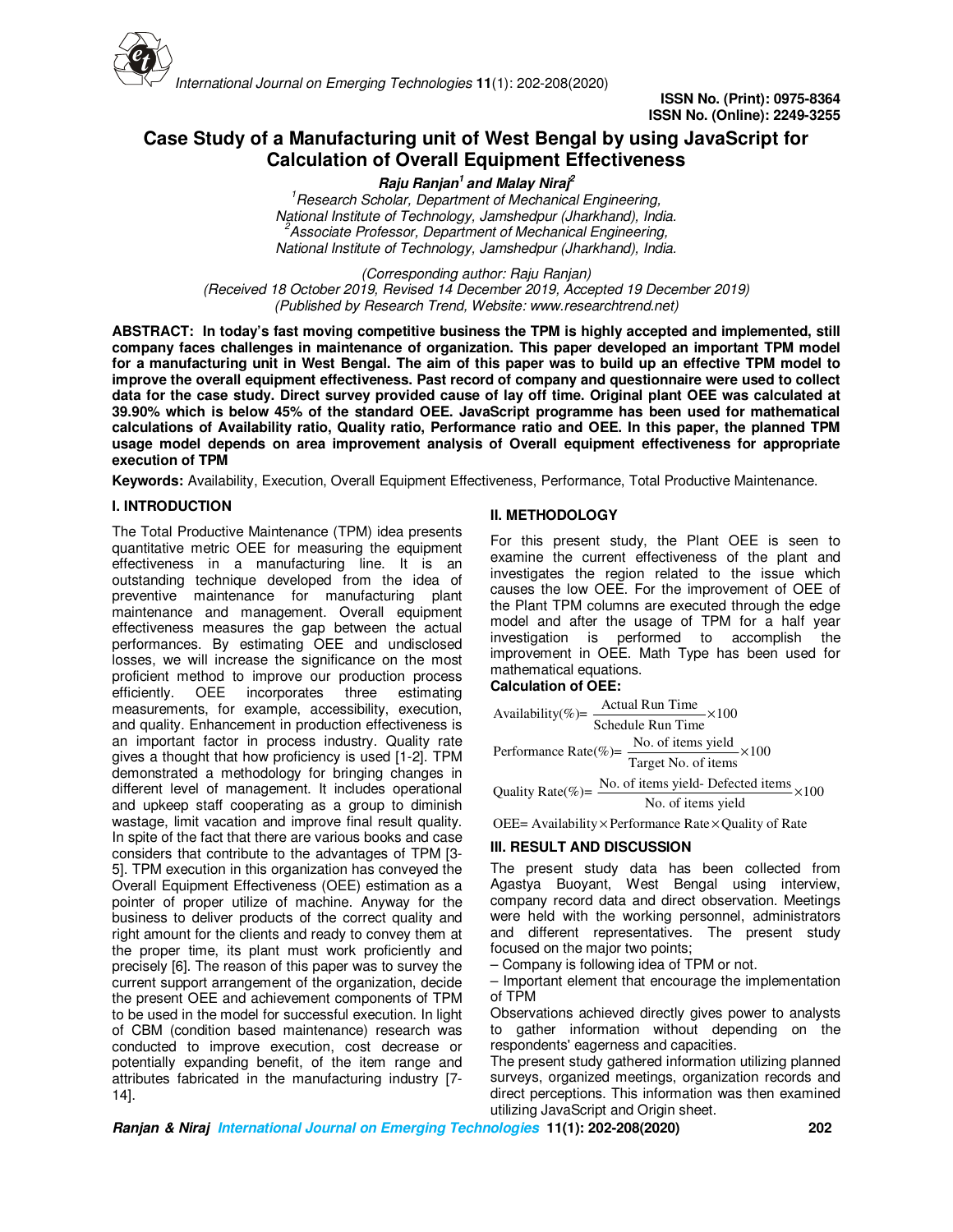## **Availability:**

```
import java.util.*;
class AVAILABILITY
\{static String a^{\fceil} = new String [7] [3];
 static int i, j;
 static double tt = 0, td = 0, ans;public static double AVAIL()
  \{Scanner in = new Scanner (System.in);
   a[1][0] = "Jan"; a[2][0] = "Feb"; a[3][0] = "Mar"; a[4][0] = "Apr"; a[5][0] = "May"; a[6][0] = "Jun";a[0][0] = "MONTH";a[0][1] = "PROJECTED TIME (Hrs)";a[0][2] = "LAYOFF TIME";
    System.out.println("INPUT: Enter data in \nPROJECTED TIME LAYOFF TIME");
    for (i = 1; i < 7; i++)\{for (j = 1; j < 3; j++)\left\{ \right.a[i][j] = in.next();\mathcal{E}\mathcal{E}for (j = 1; j < 3; j++)\left\{ \right.for (i = 1; i < 7; i++)\left\{ \right.if (j == 1)tt = tt + Double.parseDouble(a[i][j]);else
            td = td + Double.parseDouble(a[i][j]);\}\}ans = (tt - td) / tt;return (ans);\mathcal{E}public static void main()
  \{System.out.println("OUTPUT:");ans = AVAIL();for (i = 0; i < 7; i++)\{for (j = 0; j < 3; j++)\left\{ \right.System.out.print(a[i][j] + " ");\mathcal{E}System.out.println();
    \}System.out.println("Availablity Percentage = "+ ans *100);
    System.out.println("Availablity Ratio = "+ ans);
  \mathcal{E}\hspace{0.02cm}\}
```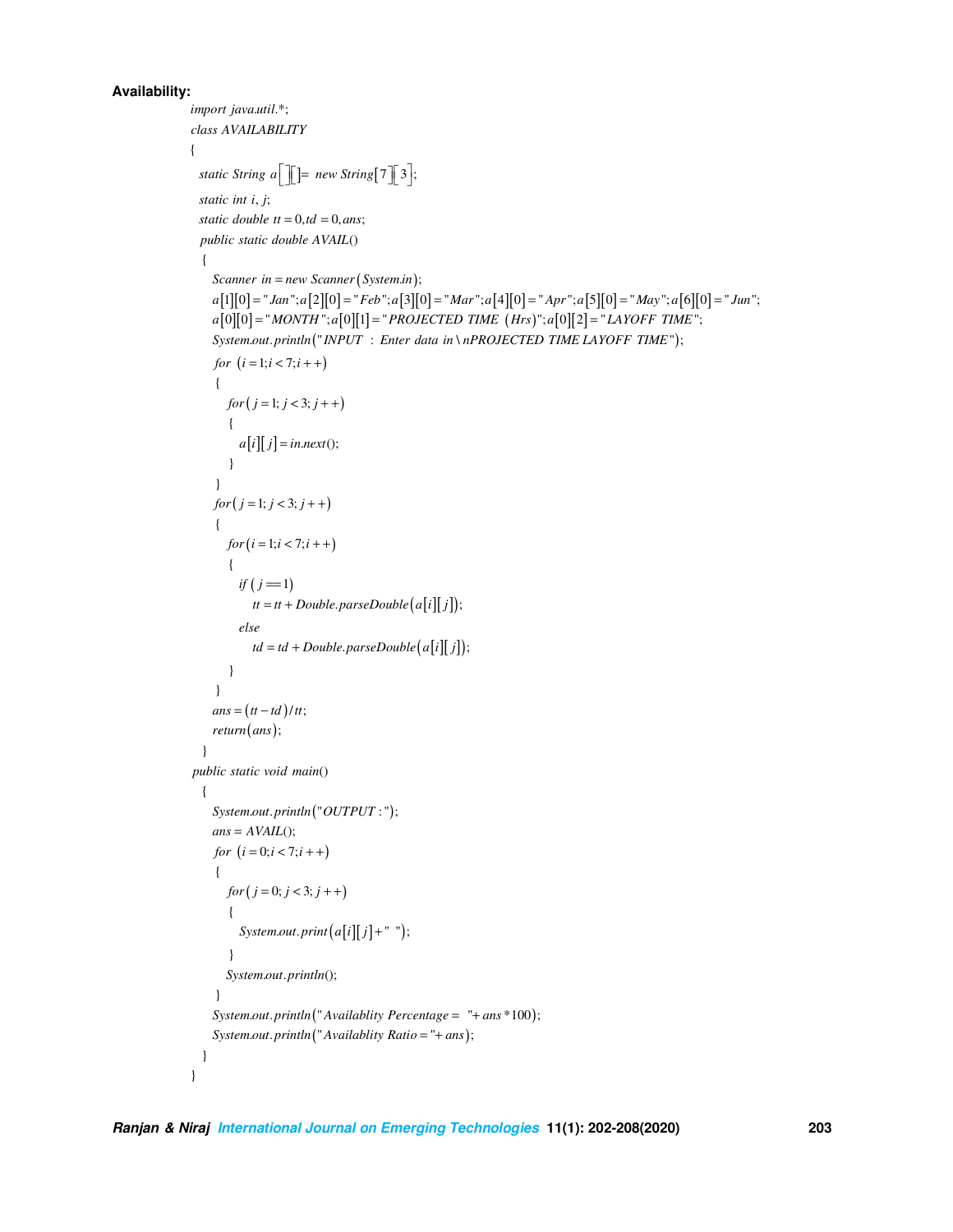```
Quality Rate:
       import java.util.*;
       class QUALITY
       \{static int i, j;
         static double s = 0, ans;
         static String a<sup>[</sup>] = new String [7] \frac{3}{3};
         public static double QT()\left\{ \right.Scanner in = new Scanner (System.in);
            a[1][0] = "Jan"; a[2][0] = "Feb"; a[3][0] = "Mar"; a[4][0] = "Apr"; a[5][0] = "May"; a[6][0] = "Jun";a[0][0] = "MONTH";a[0][1] = "DEFECTIVE PIECE";a[0][2] = "DEFECTIVE PIECE %";
            System.out.println("INPUT: Enter data in\nDEFECTIVE PIECE DEFECTIVE PIECE PERCENTAGE");
            for (i = 1; i < 7; i++)\{for (j = 1; j < 3; j++)\{a[i][j] =in.next();
               \left\{ \right\}\left\{ \right\}for(i = 1; i < 7; i++)\{s = s + Double.parseDouble(a[i][2]);\mathcal{E}ans = 100 - s/6;
            return (ans);\mathcal{E}public static void main()
          \{ans = QT;
            System.out.println("OUTPUT:");
            System.out.println("Availablity Percentage = "+ans);
            System.out.println("Availablity Ratio = "+ (ans/100));
          \}\mathcal{E}
```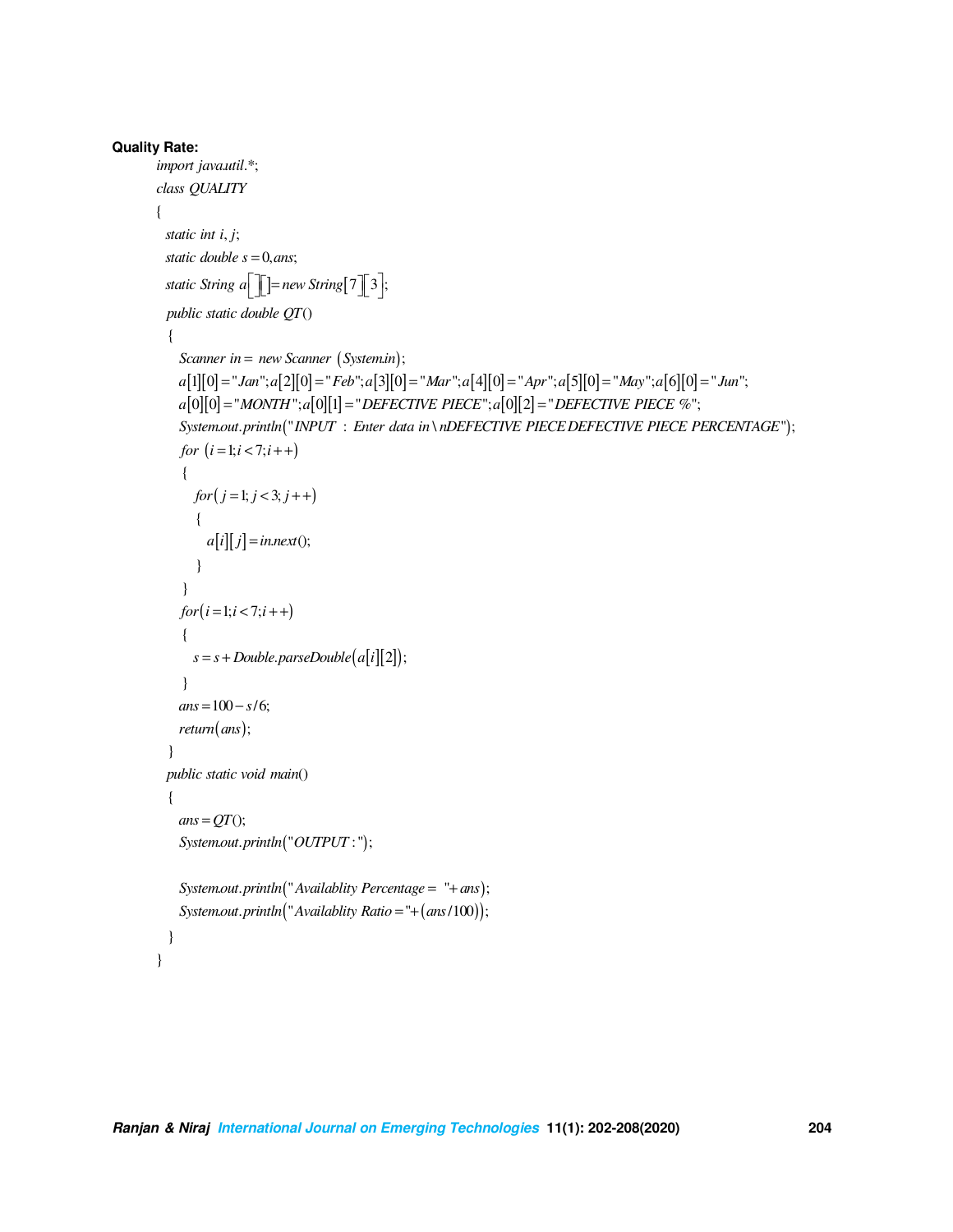#### **Performance efficiency:**

```
import java.util.*;
class PERFORMANCE
\{static String a \begin{bmatrix} 1 \\ 1 \end{bmatrix} = new String [7] \begin{bmatrix} 3 \\ 3 \end{bmatrix};static int i, j;
 static double t1 = 0, t2 = 0, ans;public static double PERF()
  \left\{ \right.Scanner in = new Scanner (System.in);
    a[0][0] = "MONTH"; a[0][1] = "PRODUCTION"; a[0][2] = "TARGE" ;a[1][0] = "Jan"; a[2][0] = "Feb"; a[3][0] = "Mar"; a[4][0] = "Apr"; a[5][0] = "May"; a[6][0] = "Jun";System.out.println("INPUT: Enter data in \nPRODUCTION TARGET PRODUCTION");
    for (i = 1; i < 7; i++)\{for (j = 1; j < 3; j++)\{a[i][j] = in.next();\}\}for (j = 1; j < 3; j++)\{for (i = 1; i < 7; i++)\{if (j == 1)t1 = t1 + Double.parseDouble(a[i][j]);elset2 = t2 + Double.parseDouble(a[i][j]);\mathcal{E}\left\{ \right\}ans = t1/t2;return (ans);\}public static void main()
  \left\{ \right.ans = PERF ();
    System.out.println("OUTPUT:");for (i = 0; i < 7; i++)\left\{ \right.for (j = 0; j < 3; j++)\{System.out.print (a[i][j] + " ");
       \}System.out.println();
     \}System.out.println("Performance Percentage = "+ ans *100);
    System.out.println("Performance Ratio = "+ ans);
  \}\}
```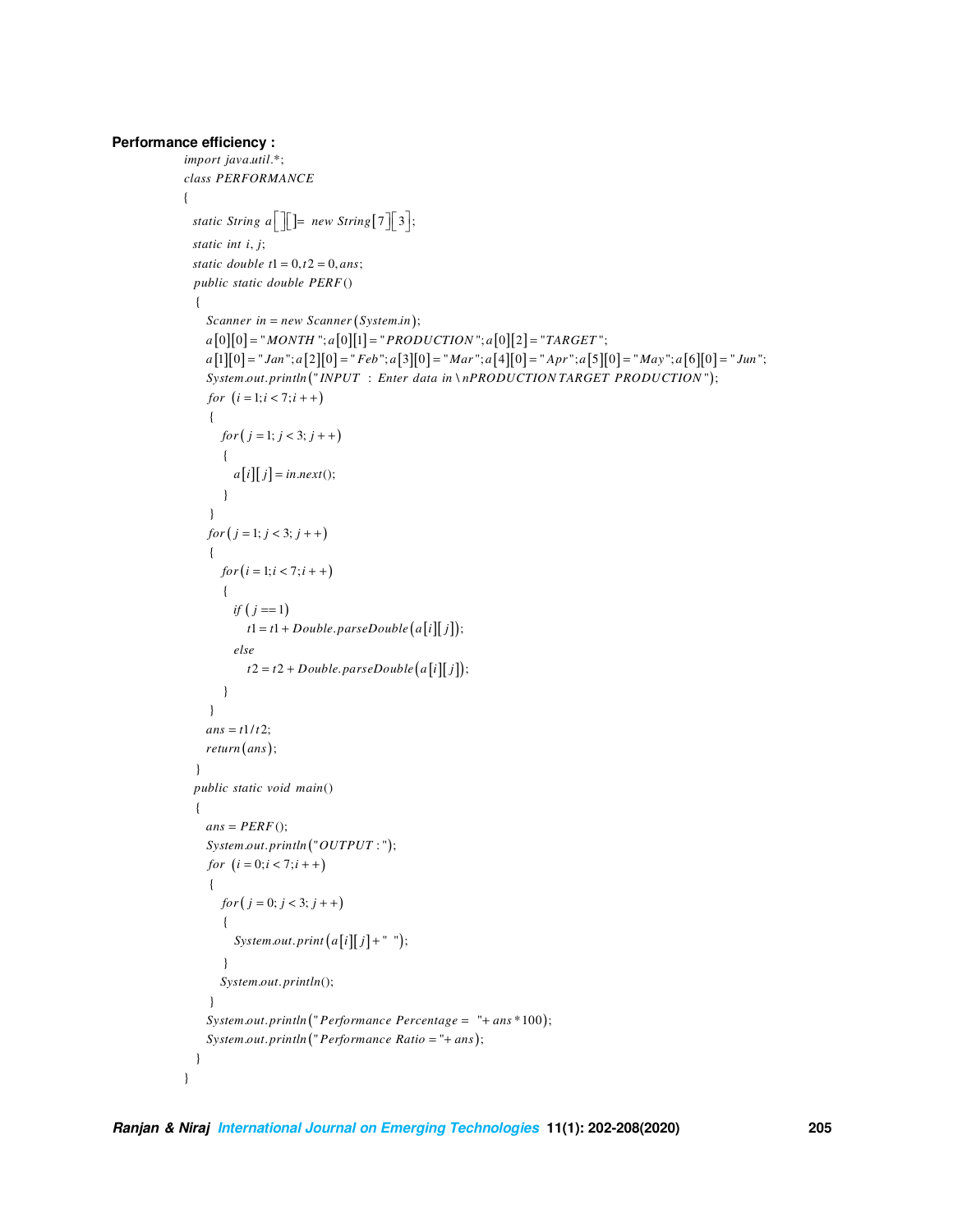## **Overall Equipment Effectiveness (OEE):**

```
import java.util.*;
class OEE
\{public static void main()
 \{double x, y, z, ans;x = AVAILABILITY.AVAL(;
   y = QUALITY.QT()/100;z = PERFORMANCE.PERF();
   ans = x * y * z;System.out.println("OUTPUT:");
   System.out.println("Availablity Ratio = "+ x);
   System.out.println("Quality Ratio = "+ y);
   System.out.println("Performance Ratio = "+ z);
   System.out.println("OVERALL EQUIPMENT EFFECTIVENESS = "+ ans);
  \}
```


| New Class<br>$\rightarrow$ |              | <b>PERFORMANCE</b> |     |
|----------------------------|--------------|--------------------|-----|
| Compile                    |              |                    | OEE |
| <b>AVAILABILITY</b>        | $\Leftarrow$ |                    |     |
|                            |              | QUALITY            |     |
|                            |              |                    |     |

Fig. 1. Loop Model for OEE.

| Options                                                    |
|------------------------------------------------------------|
| INPUT : Enter data in                                      |
| PROJECTED TIME LAYOFF TIME                                 |
| Jan 500 153.46                                             |
| Feb 750 201.22                                             |
| Mar 710 150.40                                             |
| Apr 760 153.31                                             |
| May 755 180.18                                             |
| Jun 725 200.16                                             |
| INPUT : Enter data in                                      |
| DEFECTIVE PIECE DEFECTIVE PIECE PERCENTAGE                 |
| Jan 1100 11.4                                              |
| Feb 1850 13.4                                              |
| Mar 2600 13.6                                              |
| Apr 4200 21.1                                              |
| May 2200 13.9                                              |
| Jun 2000 13.5                                              |
| TNPUT : Enter data in                                      |
| PRODUCTION TARGET PRODUCTION                               |
| Jan 10000 25000                                            |
| Feb 13000 25000                                            |
| Mar 18000 25000                                            |
| Apr 19000 25000                                            |
| May 17000 25000                                            |
| Jun 16000 25000                                            |
| <b>OUTPUT:</b>                                             |
| Availablity Ratio(x)=0.75268333333333333                   |
| Quality $Ratio(y) = 0.85516666666666666$                   |
| Performance Ratio(z)= $0.62$                               |
| OVERALL EQUIPMENT EFFECTIVENESS= x*y*z= 0.3990752122777777 |
|                                                            |

Fig. 2. Calculation of OEE.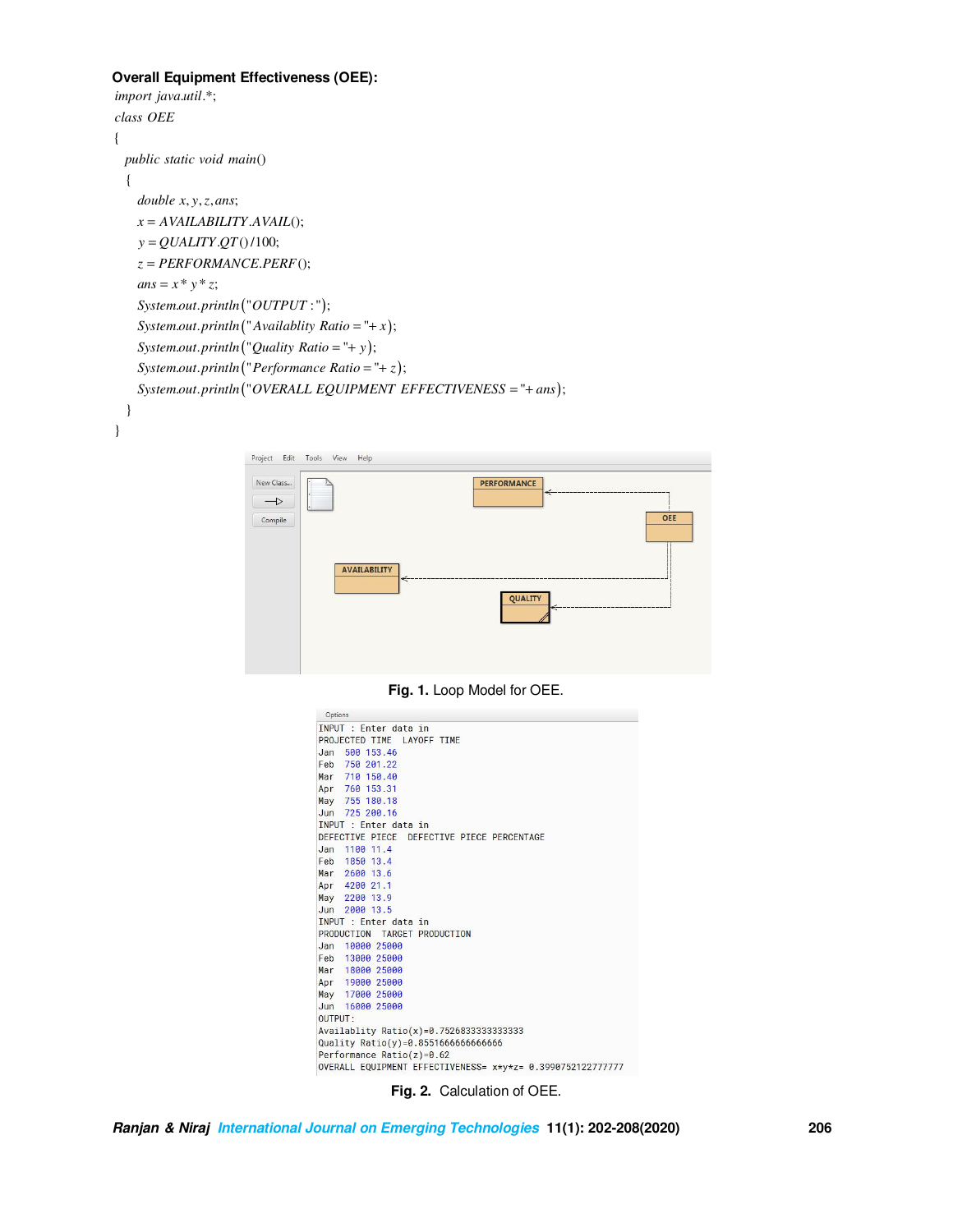Input data has been taken from company Agastya Buoyant, West Bengal for the calculation of Availability ratio, Quality ratio, Performance ratio and Overall equipment effectiveness. In this study, the data has been taken for six months from January to June which has been shown in Fig. 2. For the calculation of OEE we have used JavaScript language. Loop model has been shown in Fig. 1**.** Calculated result for Availability ratio, Quality ratio, Performance ratio and Overall equipment effectiveness was 75.26%, 85.51%, 62% and 39.90% respectively. We have achieved real plant OEE less than 48% from world class OEE [15].

Evaluation of the present support framework showed the organization was suffering from different issues like less availability, delayed personal time and disappointment of employee. Fig. 4 shows the components influencing effective TPM execution in a flowchart algorithm. It also helps in execution of OEE. TPM usage and these components are the principle challenges for all type of manufacturing industry. In this way, the planned TPM usage model depends on area improvement analysis, reasons for improvement and analyzed result of OEE for proper execution of TPM.



**Fig. 4.** Flow Chart for TPM Execution.

**Ranjan & Niraj International Journal on Emerging Technologies 11(1): 202-208(2020) 207**